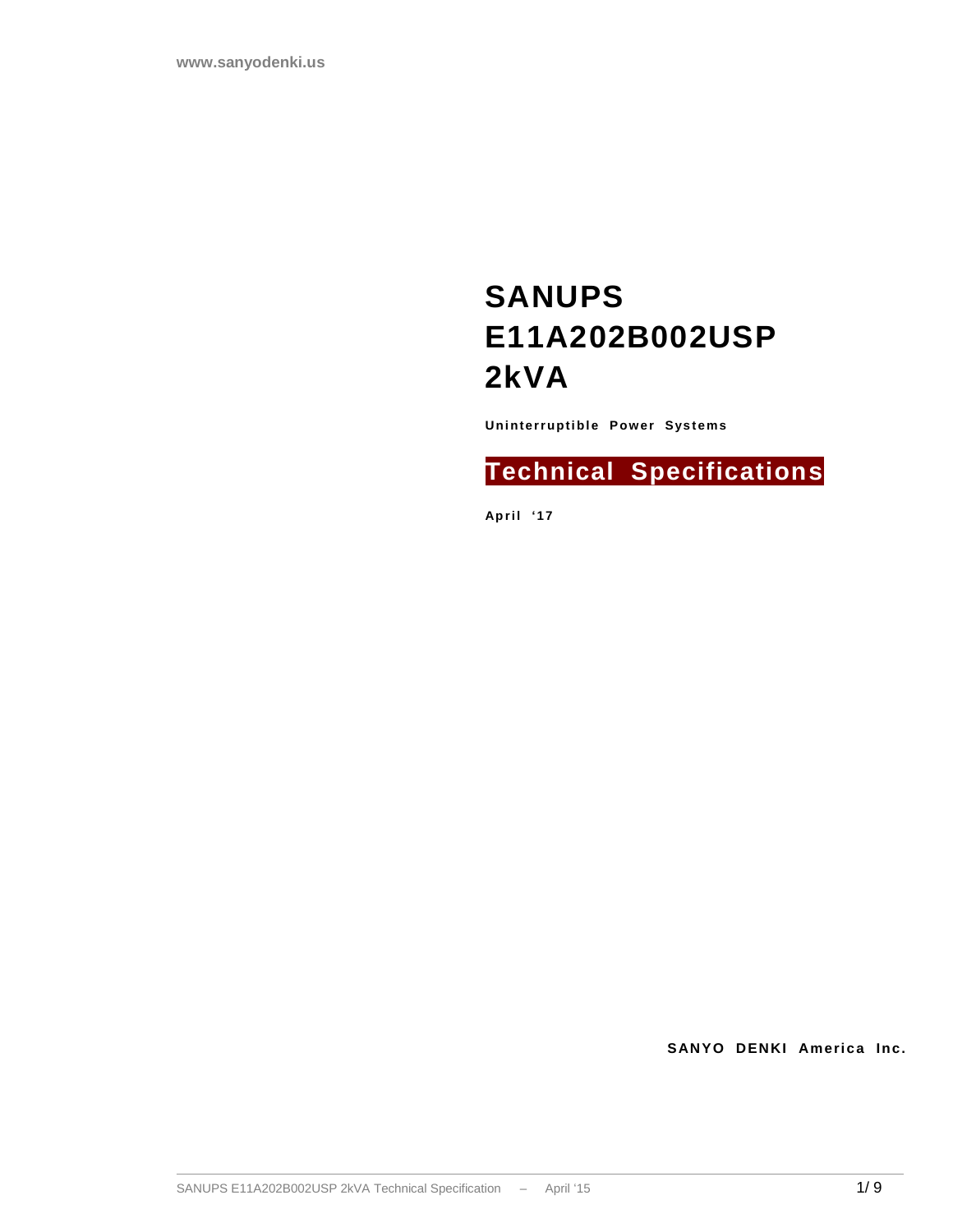#### **Table of contents**

#### **1 The System**

## **2 UPS Requirements and Performance Characteristics**

- 2.1. Rating
- 2.2. Input Features<br>2.3. Output Charact
- **Output Characteristics**
- 2.4. Battery Characteristics
- 2.5. Charger Characteristics

## **3 Front Panel Information**

- 3.1. MIMIC panel<br>3.2. INV.ON / STA
- INV.ON / STAND BY button
- 3.3. Battery Test button<br>3.4. Clear button
- Clear button

# **4 Communication links specification**

- RS232 communication (on DB9 connector)
- 4.2. Optional Card slots

# **5 LEDs and buzzer**

**Buzzer Definition** 

## **6 Standards**

- 
- 6.1. Safety<br>6.2. EMC EMC
- 6.3. Susceptibility
- 6.4. Transportation
- 6.5. Environment temperature and humidity<br>6.6. Audible noise
- 6.6. Audible noise
- 6.7. MTBF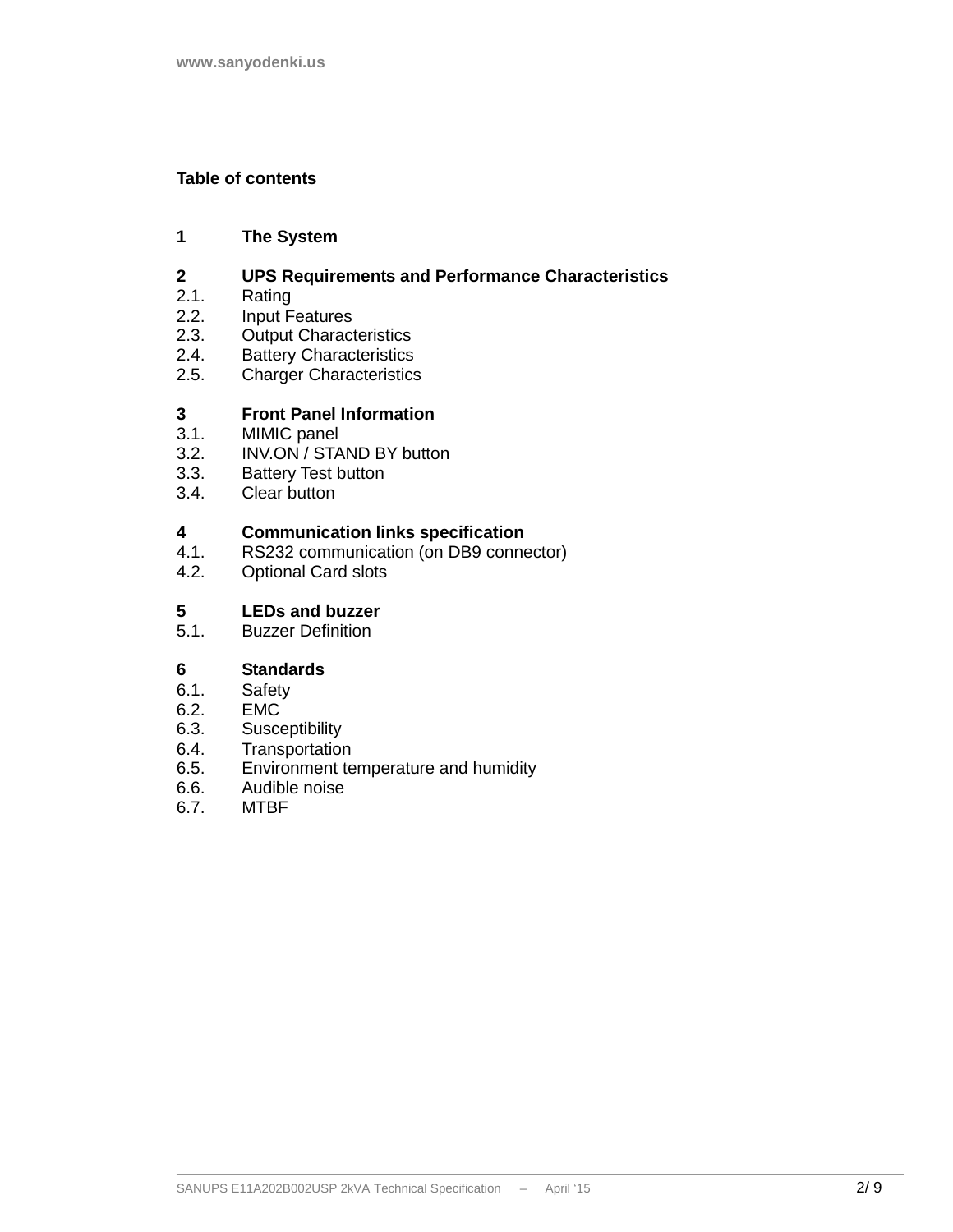E11A202B002US 2kVA

### **1. The System**

**1.1.** This specification describes a single-phase, \*Hybrid, solid state Uninterruptible Power Supply herein after referred to as the UPS. The UPS shall operate in conjunction with the existing building electrical system to provide power conditioning and back-up power protection. The system shall consist of a solid-state inverter, rectifier, battery charger, and a 100 % rated, automatic, continuous duty static switch.

\*SANYO DENKI combines both line interactive and double conversion UPS technologies in the SANUPS E11A Hybrid UPS, delivering 3 modes of operation for high efficiency and reliability.

## **2. UPS Requirements and Performance Characteristics**

#### **2.1. Rating**

2.1.1. The UPS is available in:

|                                     | US model |
|-------------------------------------|----------|
| Apparent power                      | 2kVA     |
| Active power $@ 0 \sim 40 °C$ 1400W |          |

#### **2.2. Input Features**

- 2.2.1. Voltage: 208V,1 phase,2 wire + ground
- 2.2.2. ON LINE AC input Range: 167 to 239V (-20% / +15%)
- 2.2.3. Input Frequency: 50 / 60 Hz Auto-select. 60Hz(Default)
- 2.2.4. Input Frequency Range +/- 1,3,5%(User selectable), +/- 3%(Default) Change mode Economy or Active filter to Double conversion +/- 8% Change mode Double conversion to Battery operation
- 2.2.5. Input Current Values

|                                                           | Sn (kVA) | Normal<br>AC source (A) | Load $(A)$ |
|-----------------------------------------------------------|----------|-------------------------|------------|
| Double Conversion: Min i/p<br>Voltage (167V) and 208V o/p |          | 10.6                    | 9.6        |
| On Economy and 191.4V i/p<br>voltage                      |          | 10.4                    | 10.4       |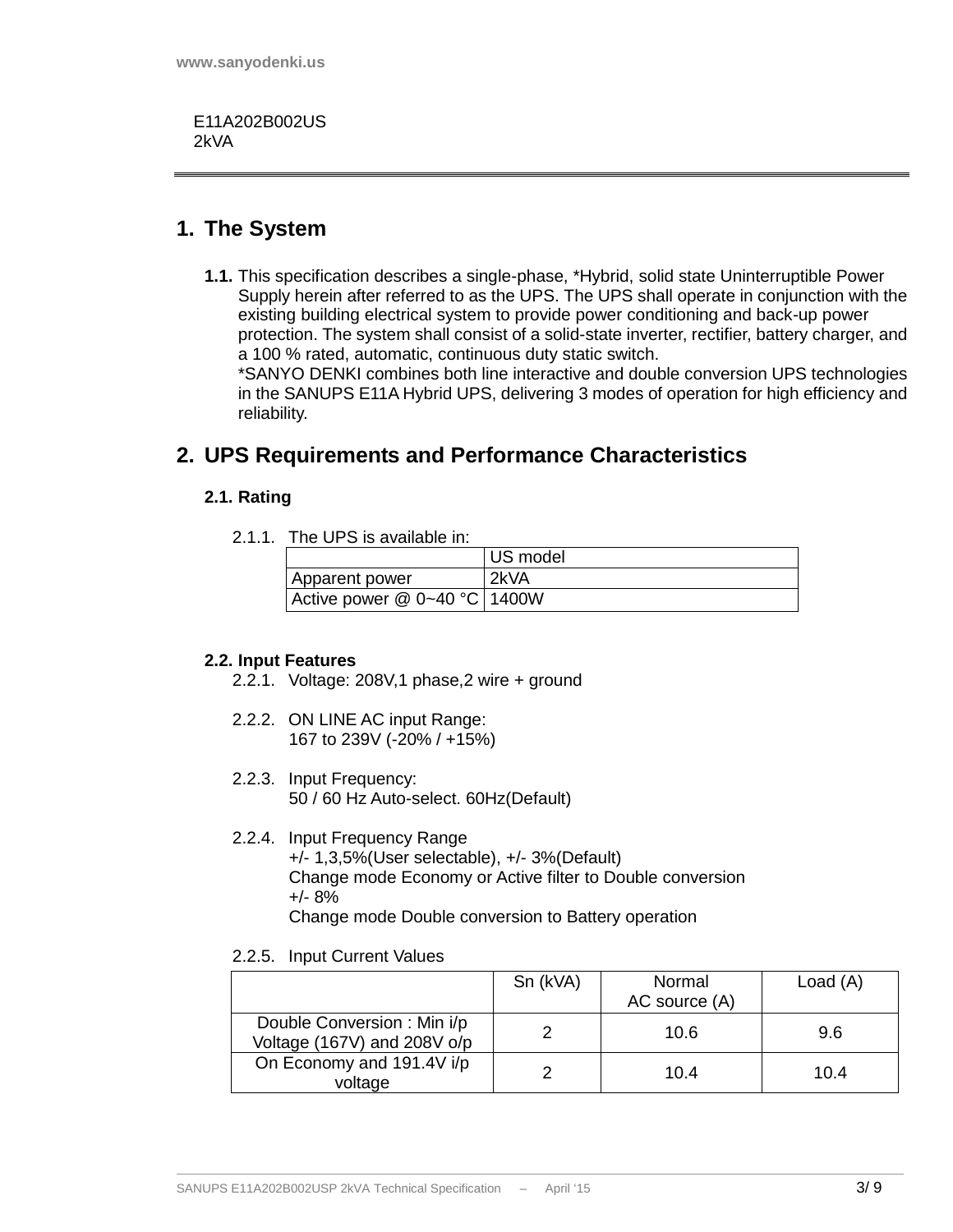- 2.2.6. Recommended AC input MCCB: 15A
- 2.2.7. Inrush Current: 85A for 10msec.
- 2.2.8. Input Current Total Harmonic Distortion: < 10 %
- 2.2.9. Power factor: > 0.95
- **2.3.** Output Characteristics
	- 2.3.1. Voltages: 208V Single phase
	- 2.3.2. Voltage Regulation: +/- 2%
	- 2.3.3. Frequency: 50 / 60 Hz (60 Hz by default).

#### 2.3.4. Frequency Regulation According to the synchronized frequency range that is selected from +/- 1 %, +/- 3 % or +/- 5 % (factory setting: +/- 3 %). At UPS free running: +/- 0.5 %

- 2.3.5. Slew Rate: < 1 Hz / second
- 2.3.6. Overload detection: Current limited Overload occurs when output VA or Watts are beyond 105 % of nominal load.

The UPS may stay Double Conversion Mode in overload conditions: < 800msec. 105 %

If bypass inside voltage (< Rated output voltage +15 %): After the delay (200msec.), UPS switches to bypass without output break\*. Auto return to Double Conversion Mode without a break (Default) or Continue running in bypass \*If input frequency is out of a synchronized range or constant frequency setting is selected, output break (less than 20msec.) may occur at switching to bypass.

The UPS may stay Bypass in overload conditions:

< 30 sec. 200 %  $< 2$  cycles  $800 \%$ 

If bypass outside voltage: After the delay (200msec.), Output is shutdown

2.3.7. Short circuit:

UPS is shutdown after 2 cycles at 800 % of nominal load.

#### 2.3.8. Restart after short circuit: Customer must turn On a MCCB switch.

2.3.9. Crest factor: 2.5:1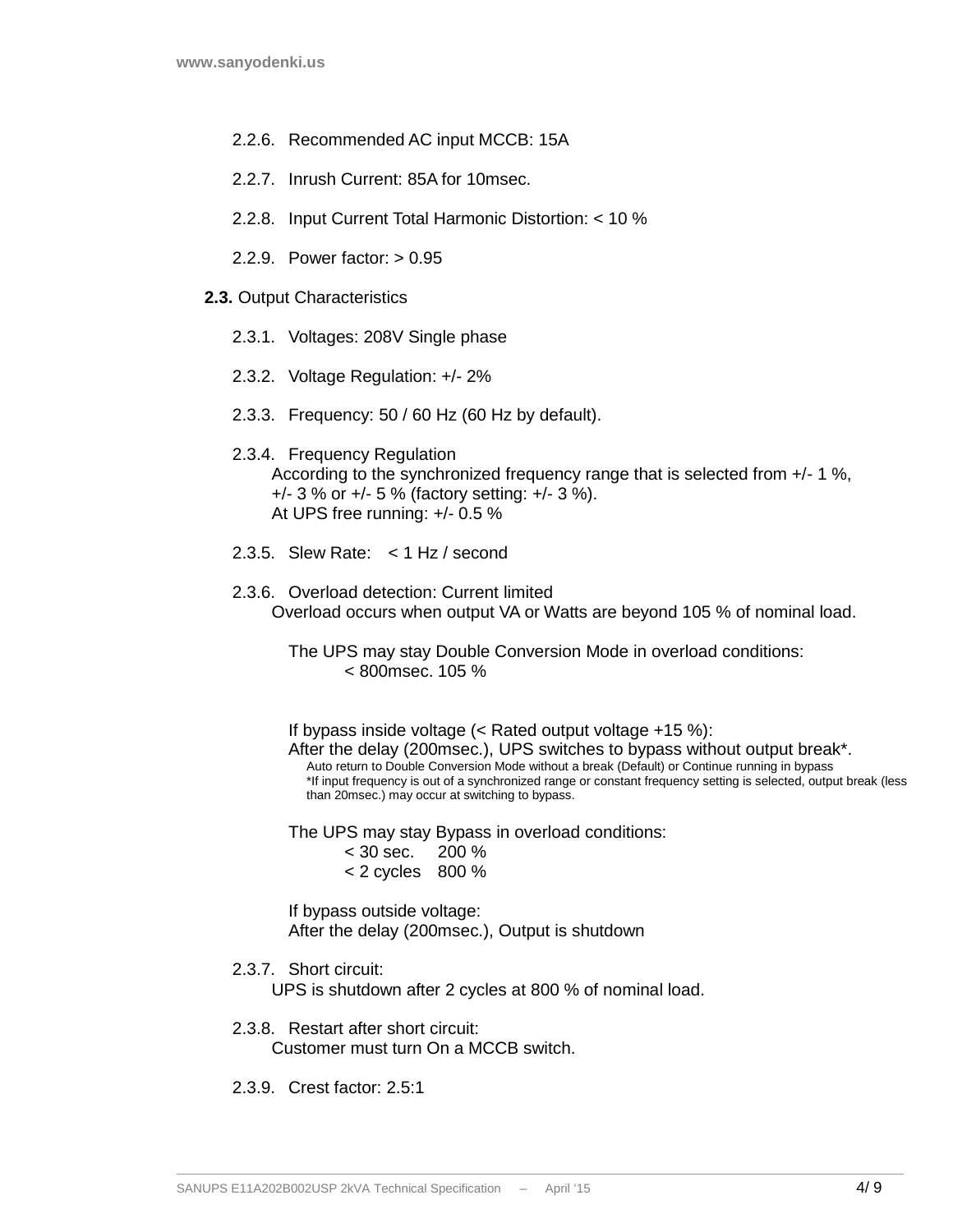#### **2.4. Battery Characteristics**

- 2.4.1. Cold Start: The units can be started on battery.
- 2.4.2. Battery Replacement: Hot Swappable
- 2.4.3. Battery Type: 48 V, 34W @ 15 min- rate
- 2.4.4. Nominal Battery voltage: 48 V
- 2.4.5. Number of Batteries per Module: 2, in series.
- 2.4.6. Battery test: manual start or automatic-start periodically (30, 90, 180 days) It is able to do self battery check with PC interface or LAN interface. Self battery check is also available from UPS management software or LAN interface card.
- 2.4.7. Battery Leakage Current: 340µA No leakage current after end of backup time and full shutdown.
- 2.4.8. Battery Current Protection Battery fuse 100A
- 2.4.9. Battery protection against overvoltage: Internal charger will stop if charger voltage exceeds 66 V (2.75 V / Cell).
- 2.4.10. Pre-alarm level / timings: 1.8 V / Cell
- 2.4.11. Battery to replace warning: The UPS has inner timer. The warning alarm sounds two times when the battery has reached its services life and before half a year.
- 2.4.12. Battery Supplier: CSB Battery Part Number: HRI 1234WF2FR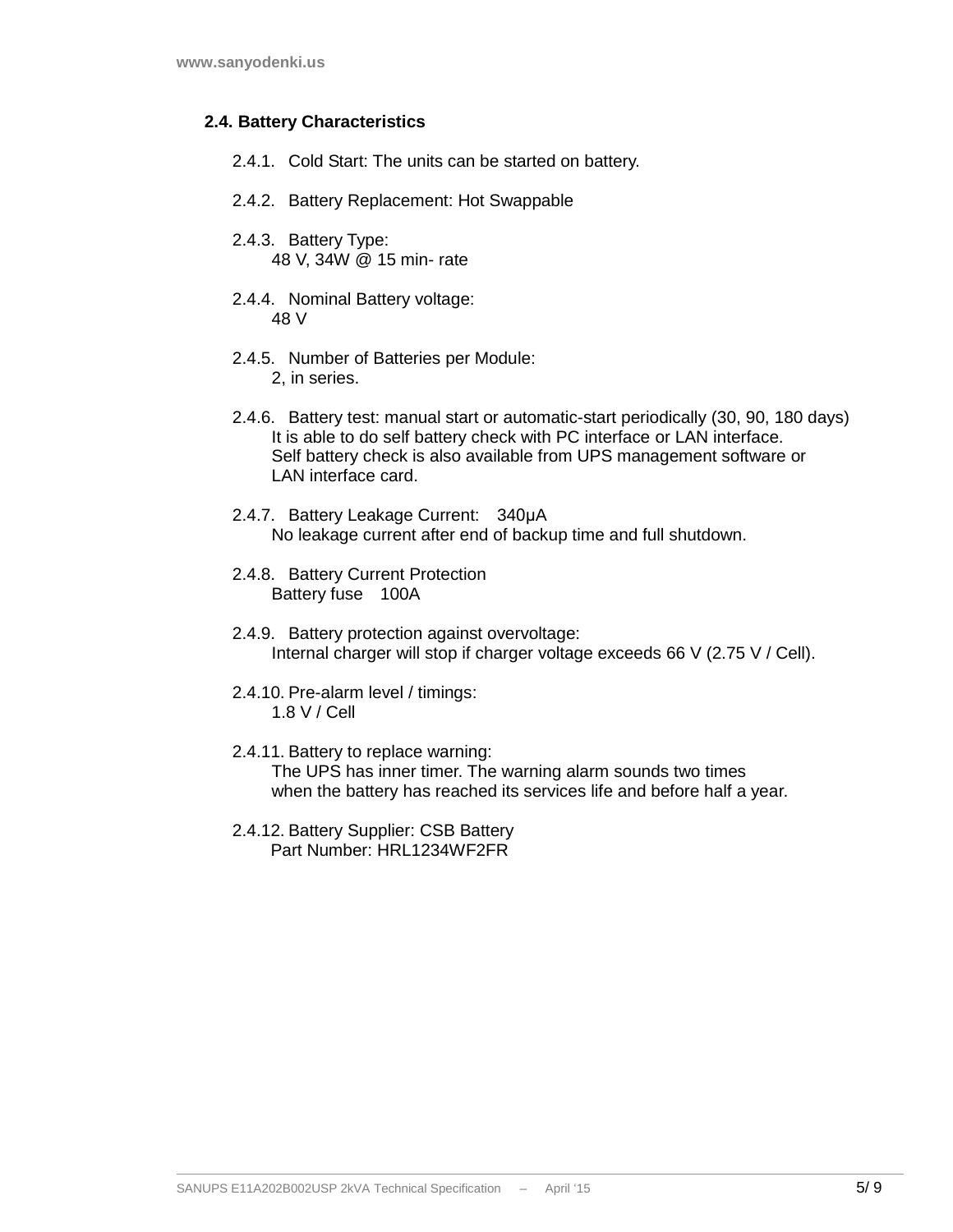#### 2.4.13. Backup time:

Typical backup times tables:

Backup times (in minutes) with 0.7 output power factor: Batteries fully charged (at least 20 hours on floating conditions) @ 25 °C. The battery aging is not taken into account in backup time prediction. The batteries supplier is not taken into account.

|              | 0%      | 20% | 30%     | 40%       | 50%            | 60%    | 70%    | 80% | 90% | 100% |
|--------------|---------|-----|---------|-----------|----------------|--------|--------|-----|-----|------|
| (min)<br>Std | ດ<br>οı | 48  | ົ<br>sı | n r<br>∠∪ | -<br>1 L<br>∪י | ∽<br>∼ | u<br>∼ |     |     |      |

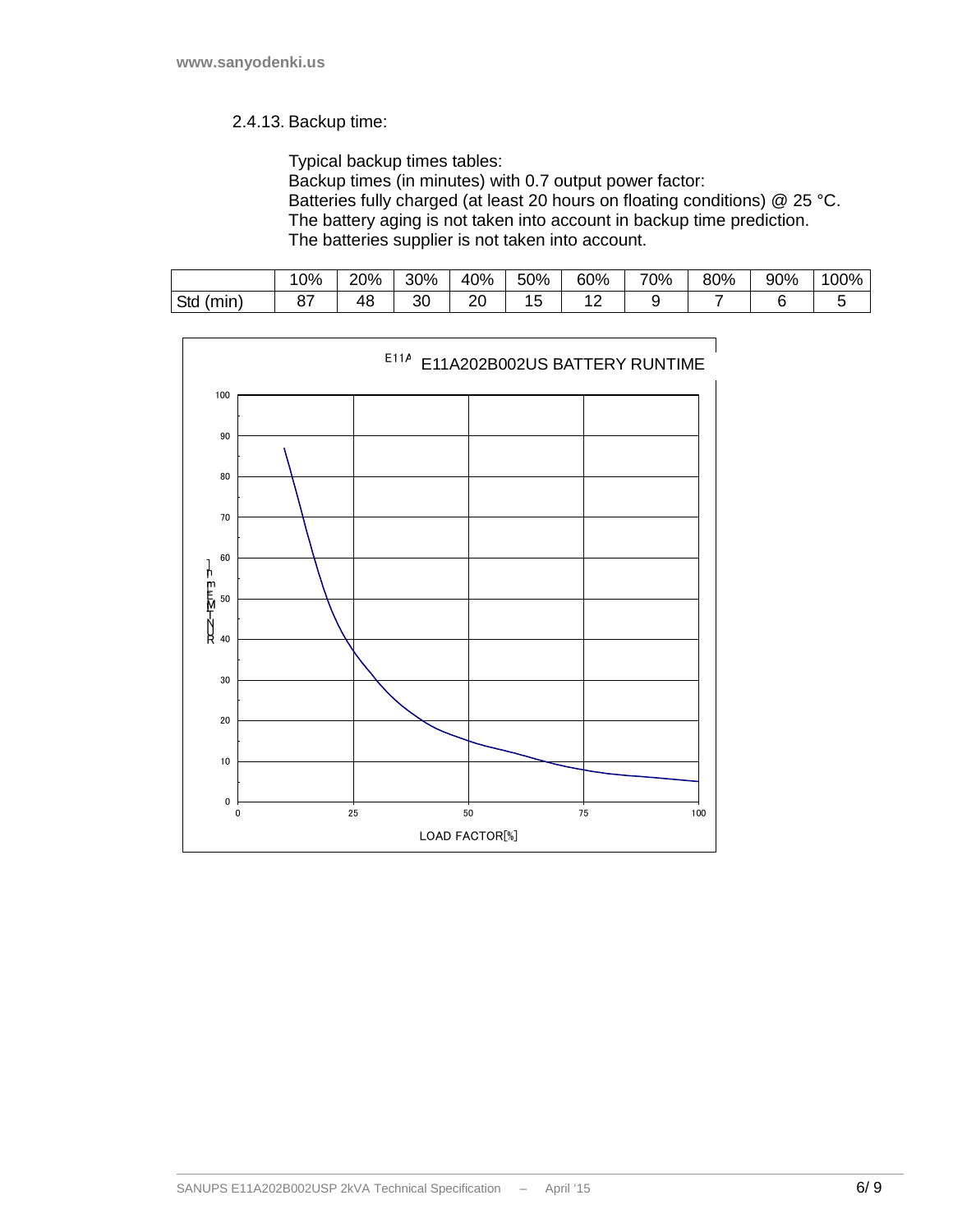#### **2.5. Charger Characteristics**

- 2.5.1. Configuration: There is only one charger.
- 2.5.2. The charger is powered by the DC bus.
- 2.5.3. Float:

The floating value is set to 54.6V @ 25 °C.

- 2.5.4. Nominal charging current: 1.4A
- 2.5.5. Floating value table vs ambient room temperature:

| T/2O             |                | $\overline{\phantom{a}}$<br>. v | ററ<br>∠∪ | $\sim$ $\sim$<br>້            | ດ<br>ა∪                        | 40   |
|------------------|----------------|---------------------------------|----------|-------------------------------|--------------------------------|------|
| cell<br>Voltage  | 0.017<br>، ، ب | 2.30                            | 2.28     | 27F<br>⌒<br>J<br><u>_ _</u> _ | ⌒<br>Z.ZU.                     | 2.25 |
| Total<br>voltage | 55.6           | 55.2                            | 54.7     | Q<br>54.6                     | 54<br>$\overline{\phantom{a}}$ | 54.0 |

2.5.6. Recharge time: 20hours

(after 100% RCD load discharge then recharge to recover 100% of nominal backup time)

## **3. Front Panel Information**

**3.1.** MIMIC panel

 13LEDs on the top ALARM (red) INV.ON STAND BY (green) BATT. LOW (red) LOAD LEVEL : 25%,50%,75%,100% (green) / O.L. (red) BATT.TEST (green) INPUT (green) OUTPUT (green) ECONOMY (green) DOUBLE CONVERSION (green) 3buttons (INV.ON STAND BY / BATT.TEST / CLEAR)

- **3.2.** INV.ON / STAND BY button.
	- 3.2.1. ON switch

 Push time > 1 second: start the inverter, needs user confirmation if Commercial power supply is out of tolerances due to 10msec. output break during transfer from bypass to inverter.

 Push times > 1 seconds (Default)\*: stop the inverter, needs user Confirmation if Commercial power supply is out of tolerances due to 10msec. output break during transfer from inverter to bypass.

\*Customer can select the time to turn off: 1second (Default) or 3 seconds.

3.2.2. OFF switch

 Push time > 1 seconds (Default)\*: stop the inverter, needs user confirmation if Commercial power supply is out of tolerances due to 10msec. output break during transfer from inverter to bypass.

\*Customer can select the time to turn off: 1second (Default) or 3 seconds.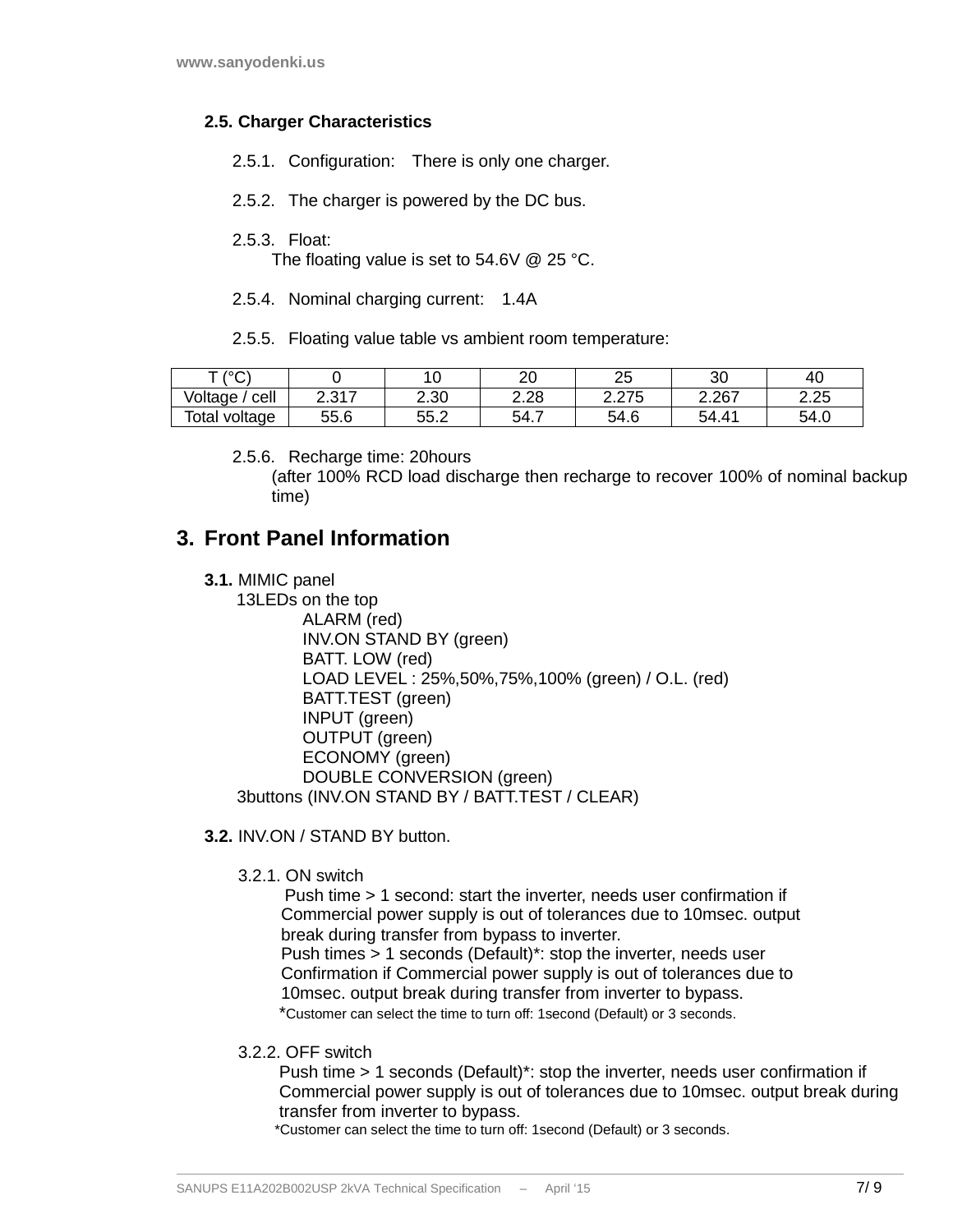**3.3.** Battery Test button

The UPS starts a battery test when this button has been pushed. If the button is pushed again during battery test, the UPS stops a battery test.

**3.4.** Clear button

Clear the result of battery test. And if the button is pushed during alarm beeping, The UPS stops alarm beeping.

### **4. Communication links specification**

- **4.1.** RS232 communication (on DB9 connector)
- **4.2.** Optional Card slots: 1 slot is available. Below is a list of optional cards.
	- 4.2.1. LAN interface Card (PRLANIF003-US or PRLANIF011-US) features a web interface, Simple Network Management Protocol (SNMP), Simple Mail Transfer Protocol (SMTP) email notification and keeps log files about UPS operation.

### **5. LEDs and buzzer**